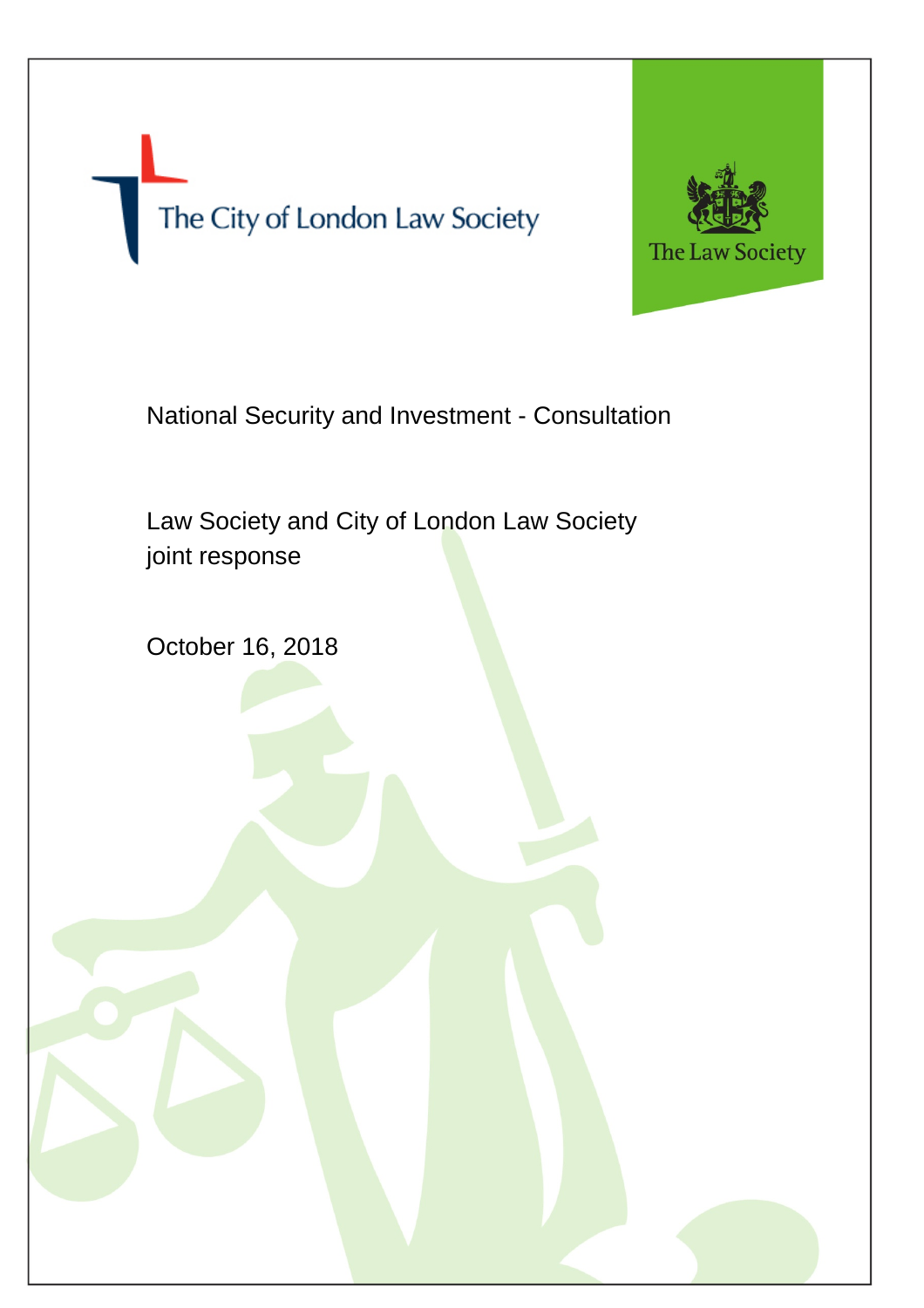#### **Introduction**

- 1. The views set out in this paper have been prepared by a Joint Working Party of the Company Law Committees of the City of London Law Society (**CLLS**) and the Law Society of England and Wales (the **Law Society**).
- 2. The CLLS represents approximately 17,000 City lawyers through individual and corporate membership, including some of the largest international law firms in the world. These law firms advise a variety of clients from multinational companies and financial institutions to Government departments, often in relation to complex, multijurisdictional legal issues. The CLLS responds to a variety of consultations on issues of importance to its members through its 19 specialist committees.
- 3. The Law Society is the professional body for solicitors in England and Wales, representing over 160,000 registered legal practitioners. It represents the profession to Parliament, Government and regulatory bodies in both the domestic and European arena and has a public interest in the reform of the law.
- 4. The Joint Working Party is made up of senior and specialist corporate lawyers from both the CLLS and the Law Society who have a particular focus on issues relating to capital markets.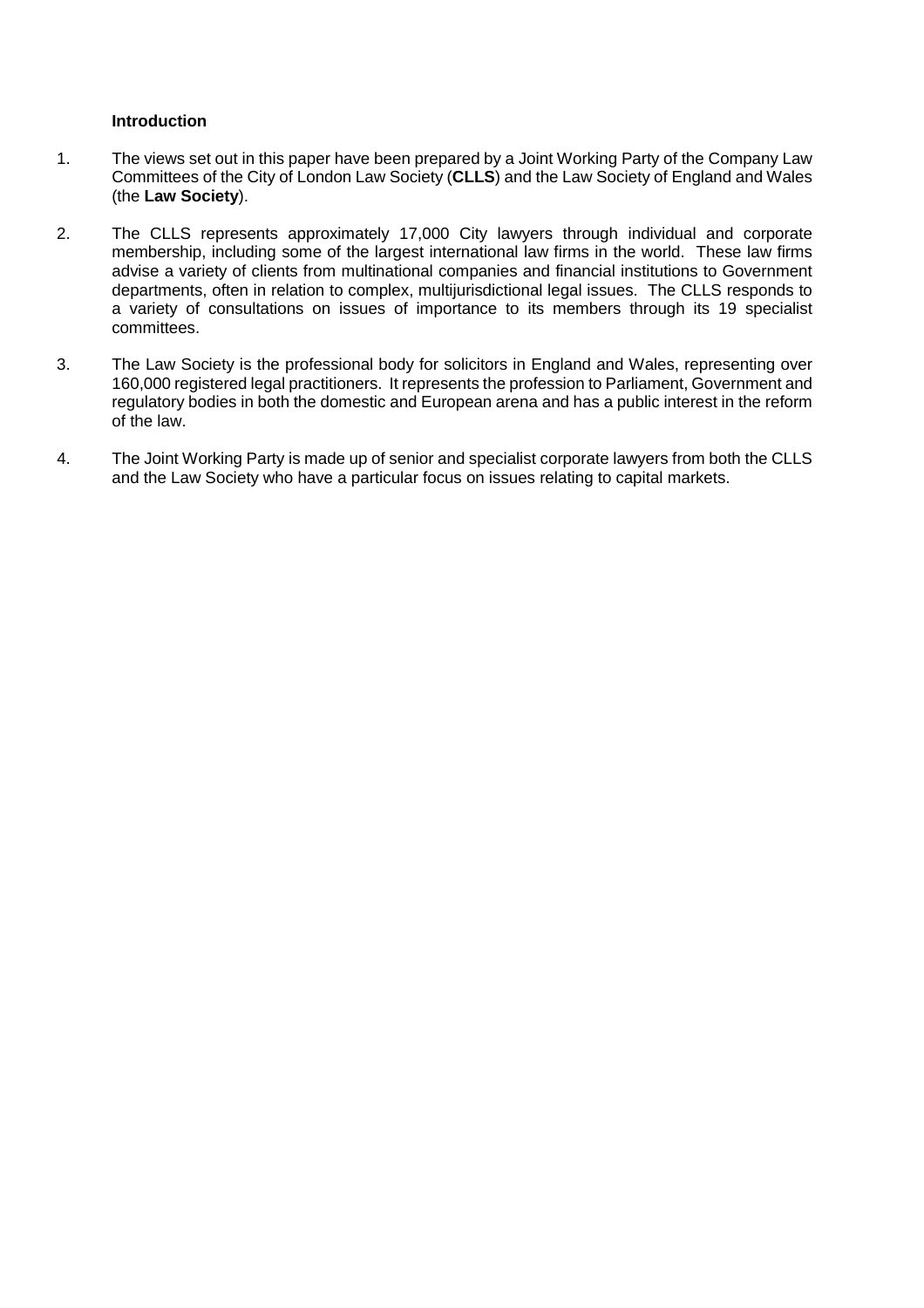#### **General**

We set out below our detailed comments on certain of the questions put out for consultation in the July 2018 White Paper. We appreciate that any regime whose aim is to protect national security must necessarily be expressed in broad terms sufficient to counter devices that seek to avoid the regime. However, we believe that as currently expressed, the regime is excessively broad both as regards the types of "trigger events" as well as the areas of the economy which the regime may impact. In the absence of clearer guidance or safe harbours, we are particularly concerned that some foreign investors will be reluctant to incur the time and expense of participating in competitive sales/investment processes for in-scope UK assets, especially given the potential risk of being publicly identified as being scrutinised as a potential risk to national security.

It is essential that the regime provides sufficient clarity as well as a clear timetable for assessment of any particular transaction in order that parties can plan the process associated with their transactions. While the White Paper sets out proposed timescales for the formal stages of any notified transaction, it will be just as important for parties to understand the timescales and process that would be involved in seeking informal guidance. This will very likely require considerable resource being made available by Government. Currently it is not apparent how quickly such guidance might be obtained and how definitive it will be.

We believe that the Government materially underestimates the number of notifications that are likely to be made given the breadth of activities and industries that are (or potentially are) within scope. Without narrowing the scope of the regime or providing safe harbours, we believe that there is a significant danger that the Government will be overwhelmed by requests for guidance, particularly during the early stages of the regime. By way of example, an M&A or infrastructure project relating to a potentially in-scope asset could well involve multiple parties (acquirors, potential consortia members, potential financiers, potential suppliers and the seller/sponsor) all seeking "upfront" comfort and guidance.

We would propose that the Statement of Policy Intent (SSPI) or secondary legislation should be developed in order to provide more "safe harbours" to market users. Even for those "safe harbours" that are not conclusive, a greater degree of direction in order to give reassurance as regards the scope of "significant influence or control" would, we think, be helpful. We provide examples below.

In addition to the SSPI, consideration might be given to providing more regular updates to the market as to the Government's approach to exercising its discretions under the regime in order to assist both advisers and potential investors in developing their understanding of how the regime is being applied in practice. This is likely to be of particular assistance given that decisions to clear individual cases are not proposed to be made public unless the relevant case is "called in".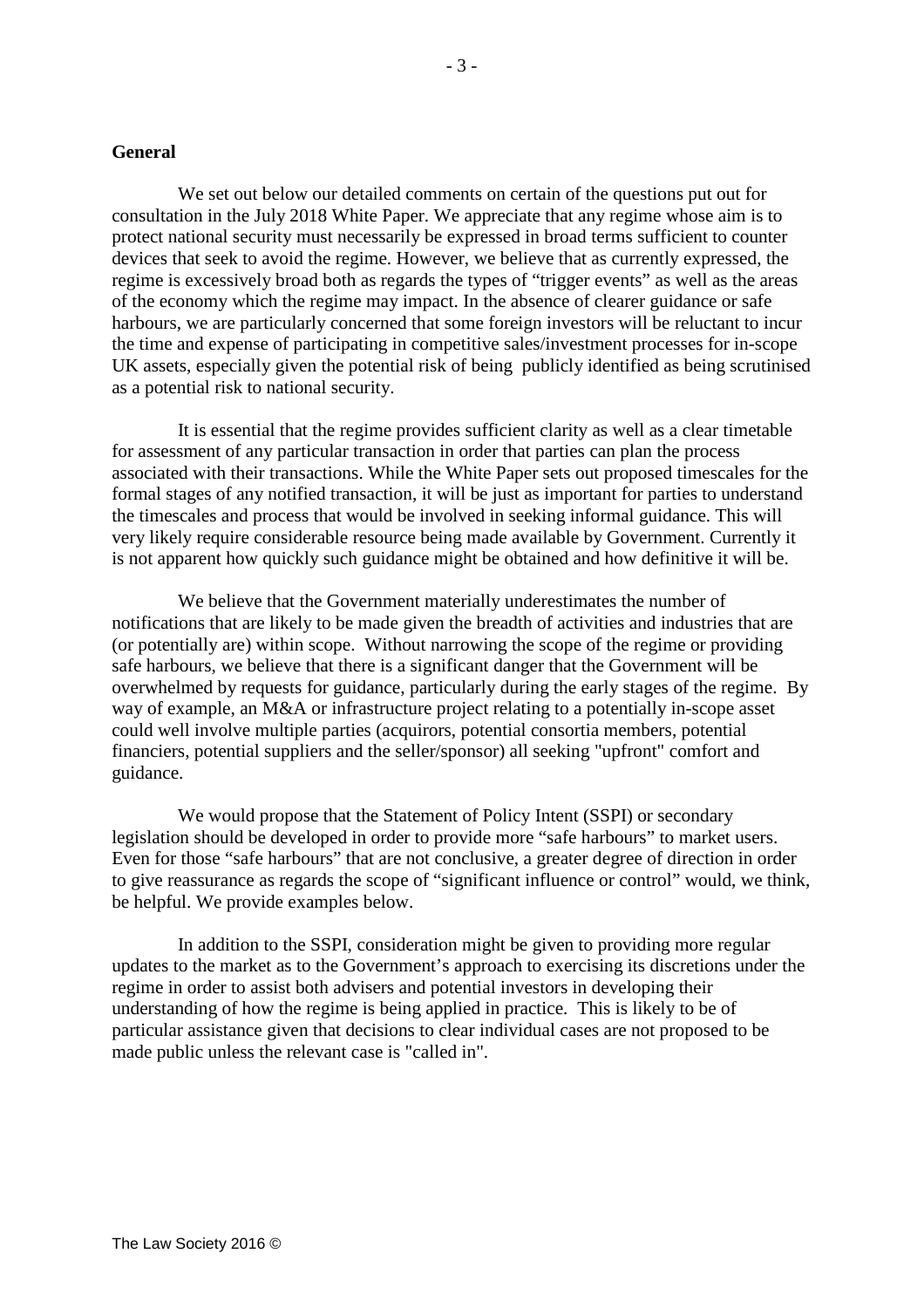### **Chapter 3 – the trigger events which could be called:**

*Q: What are your views about the proposed tests for trigger events that could be called in for scrutiny if they met the call-in test?*

#### Response:

As regards the acquisition of votes or shares in an entity, we agree that 25% may be considered an appropriate threshold. However, we would raise the following for consideration:

- Should the acquisition of 25% be expressed as an automatic trigger or should there rather be a presumption that the test has been satisfied at that level? For example, it is questionable whether the acquisition by a minority partner of a 25% interest in a 75/25 joint venture in which the minority partner does not have any of the decision rights listed in para 5.16 SSPI nor the veto rights in para 5.17 SSPI should be automatically treated as a trigger event.
- It is not clear how the test should be applied where there are different classes of shares with differing voting rights and/or of different nominal amounts. We assume that the legislation will include interpretative provisions similar to those in Schedule 1A Companies Act 2006 (if appropriate). It is worth noting that in the People with Significant Control Regime (**PSC regime**) under Part 21A of the Companies Act 2006, paragraph 13 of Schedule 1A Companies Act 2006 provides that a reference to holding "more than 25% of the shares in an entity" is to holding shares comprised in the issued share capital of that entity of a nominal value exceeding (in aggregate) 25% of that share capital. Paragraph 13 does not distinguish between voting and nonvoting shares, therefore, non-voting shares are included in the calculation. This led to confusion in practice when the PSC regime came into force as some practitioners queried the logic of including non-voting shares in the calculation. In addition, paragraph 15 of Schedule 1A Companies Act 2006 excludes treasury shares when calculating whether the voting rights condition is met (although treasury shares are non-voting – see section 726(2) Companies Act 2006). We question whether the exclusion of treasury shares should also apply to the shareholdings calculation for this regime.

We also question whether the "significant influence or control" test as currently expressed is sufficiently clear:

- We understand that the response paper submitted by the City of London Law Society Competition Law Committee advocates the adoption of the "material influence" test as applied in merger control cases in preference to the "significant influence or control" test used in the PSC regime. We will not repeat the arguments in favour of such an approach but we can see the force of the arguments that have been raised in that regard. Equally we understand that BEIS has a preference for a broader based test. Ultimately this is a policy issue for the Government. However, we are concerned that the use of "significant influence or control" risks confusing the interpretation of that expression in the context of the national security regime with that of the PSC regime. It is apparent from the SSPI that the Government intends that "significant influence or control" should be given a broader interpretation for national security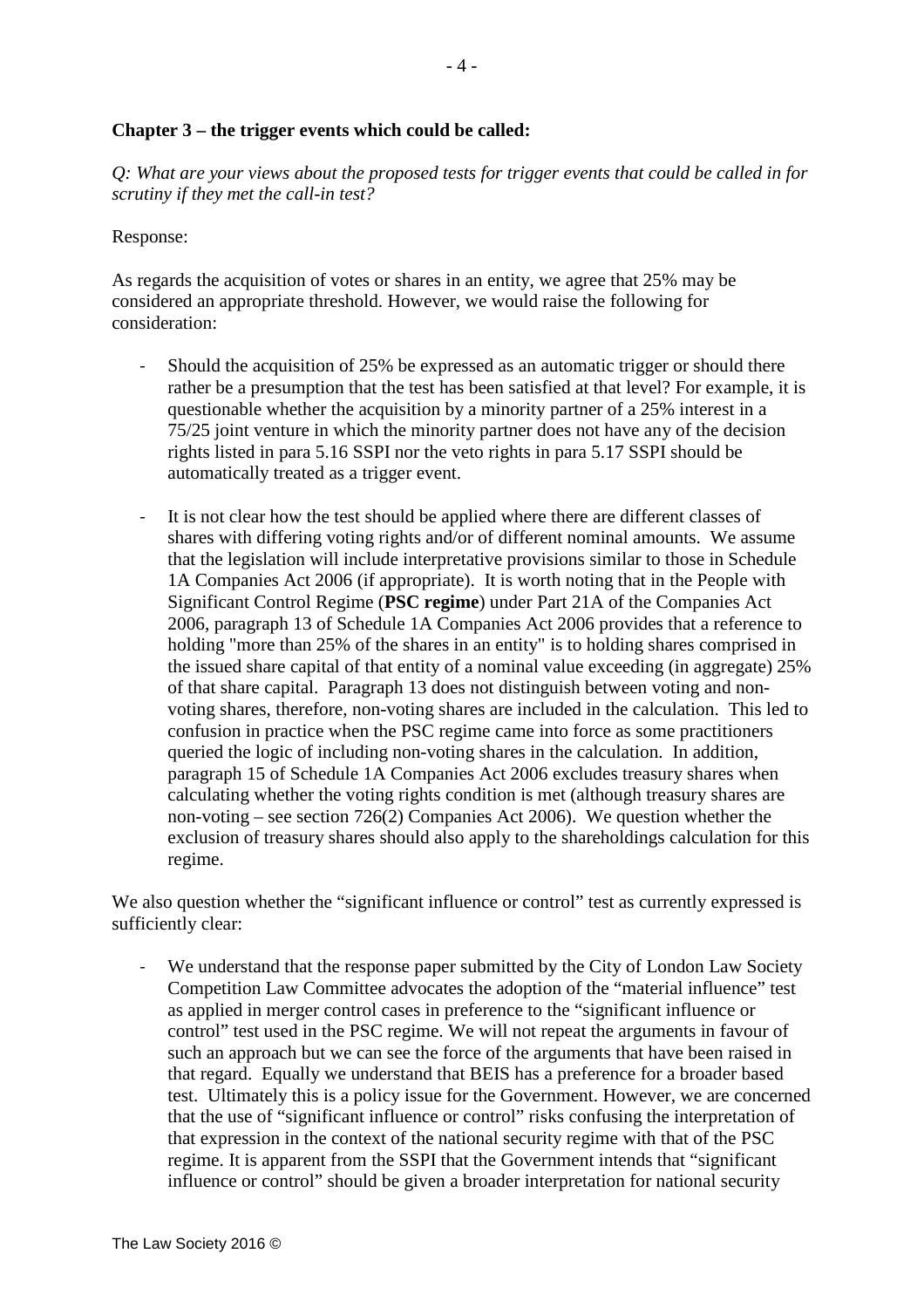purposes than for PSC purposes (as evidenced by the discussion regarding the right to appoint a single director). We would therefore suggest that (if the "material interest" standard is not adopted) the test for the national security regime should be *"sui generis"* – perhaps referring to "relevant influence or control". It could then draw on certain aspects of the PSC regime but would be distinct. It would not be helpful for the interpretation of the test to be influenced or inhibited by potential "read across*"* to the PSC regime, which serves a very distinct disclosure focused purpose.

- Notwithstanding that we consider that an alternative expression would be desirable, we refer throughout this response to the acquisition of "significant influence or control" as one of the relevant trigger events.
- The test for "significant influence" is expressed in a number of different ways in the SSPI which are not entirely consistent and are difficult to interpret. In particular, it is not clear whether a person needs to be able to direct activities generally or whether some lesser form of influence over a subset of activities (which may not be relevant to activities relevant to national security) is sufficient:
	- o Where a person can ensure that an entity generally adopts the activities which they desire (para 5.10)
	- o A person with the ability to appoint a director with particular responsibility over certain important activities such that the director can shape the direction and activities of an entity (para 5.21)
	- o Where the person is significantly involved in the management and direction of the entity (para 5.25)
	- o Where a person has the legal right to shape an entity's operations or strategy (para 5.27)
- We would submit that the test should be as expressed in para 5.10 ability to shape activities generally - not the lower threshold as expressed in para 5.25 – involvement in part of management unless the involvement of the person referenced in 5.25 is relevant to activities having a direct or obvious bearing on national security.
- The extent to which access to information is relevant in determining whether a person has significant influence or control is also unclear. For example, in the context of loans, the consultation paper (**CP**) (para 3.101) suggests that a lender might have significant influence simply by having access to sensitive, non-commercial data, whereas para 5.46 SSPI suggests the opposite.
- Further, we are very aware of the complexity of the PSC regime, and that significant work was required by BEIS and stakeholders to deliver an effective PSC regime in 2016. Following implementation, inevitable teething issues, uncertainties over interpretation and anomalies arose, and in 2017 we submitted to BEIS a list of issues that our Committee members regularly encounter in practice. We note that section 82 Small Business, Enterprise and Employment Act 2015 requires the Secretary of State to review and report on Part 21A Companies Act 2006 and related changes by 30 June 2019. If the national security regime is to be modelled on the PSC regime as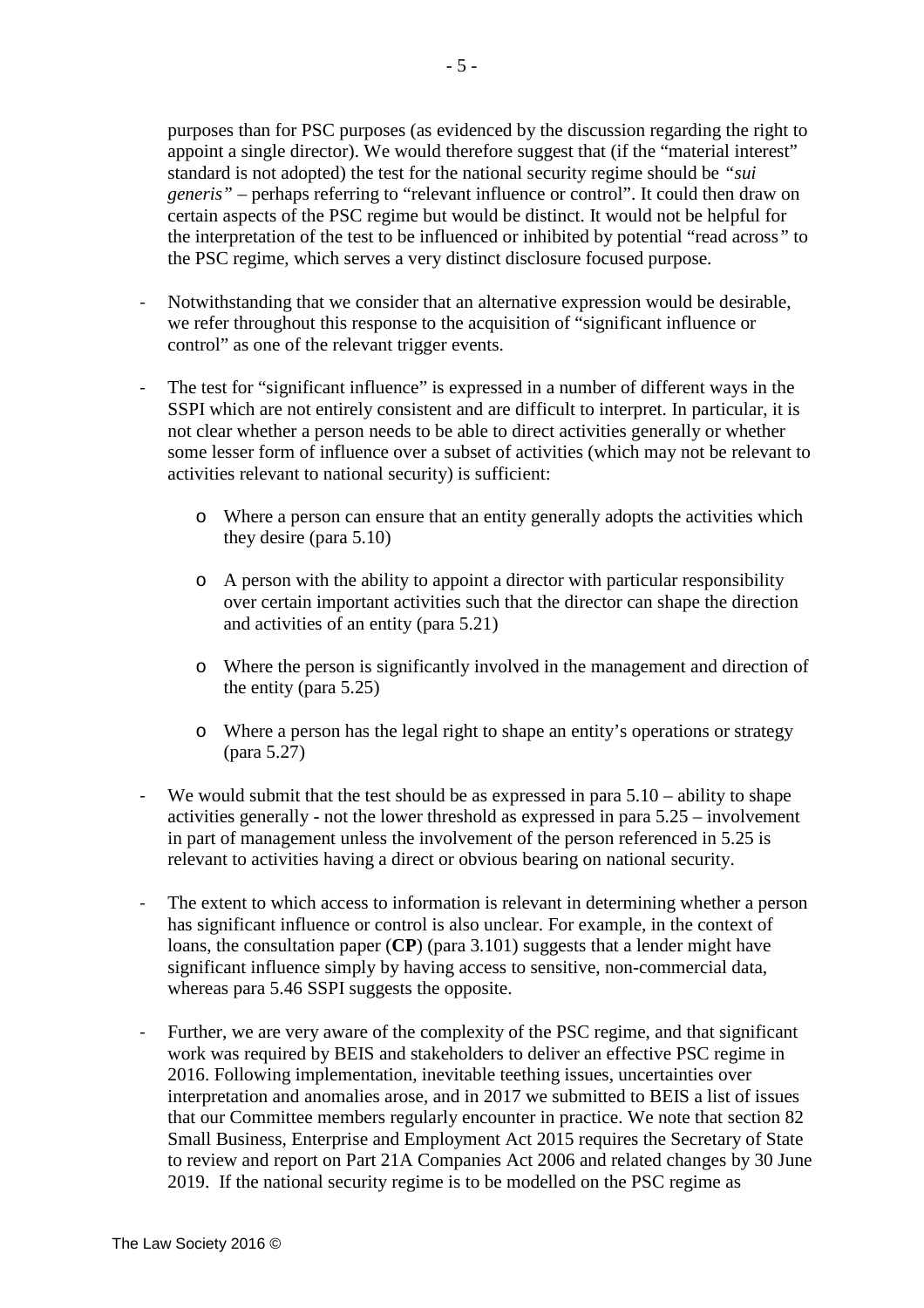proposed, we think it would be highly desirable for the Secretary of State to use the review exercise to resolve the issues with the current PSC regime before bringing in a further piece of legislation based on the PSC regime.

### *Right to appoint a director*

- We question whether the SSPI is overly prescriptive in relation to circumstances where the acquisition of a right to appoint a director of itself would constitute the acquisition of significant influence or control.
- We would expect that only in exceptional cases would the acquisition of a right to appoint a single director amount to the acquisition of significant influence or control. In the majority of cases, a single director will be unable to gain sufficient influence or control in order to ensure that an entity generally adopts the activities that he or she desires. Still less would a person who has the right to appoint a director, but who has not actually exercised that right, be able to so direct. Furthermore, para 5.25 SSPI states that the trigger event is the point at which the person starts to exert significant influence or control. This is difficult to reconcile with a trigger event occurring simply by having a right to appoint a director.
- We would also have expected the guidance to distinguish between the appointment of one or more executive directors as opposed to non-executive directors, the latter being less likely in practice individually to be significantly involved in the management and direction of an entity and thereby to exercise significant influence or control.
- In the context of the new regime, there is a further important distinction between having a right to appoint a director and having actually appointed a director – in the latter case, the appointed director will have access to information (which might be passed to the appointor), in the former the appointor would not have access to that information (absent a contractual right).
- The conclusion that the acquisition of a right to appoint a director may confer significant influence or control also appears inconsistent with the conclusion that the making of a loan will rarely do so. In both cases the holder of the relevant rights (the lender or shareholder) is one step removed from actually having influence over the entity.

### *Further or additional acquisitions of control: including through new or additional rights*

We would like to see further guidance around circumstances in which the acquisition of *further significant influence or control through new or additional rights might constitute a* trigger event. In particular (i) to make clear whether pre-existing rights conferred conditionally (and included in a first notification) would constitute a trigger event when conferred or only once they became exercisable (ii) whether the acquisition of rights as a result of a change in (UK) law could constitute a trigger event (iii) how a person is to know when he or she has acquired further significant influence or control passively by virtue of third party actions, such as the break-up of a voting block (as mentioned in para 3.120 of the White Paper).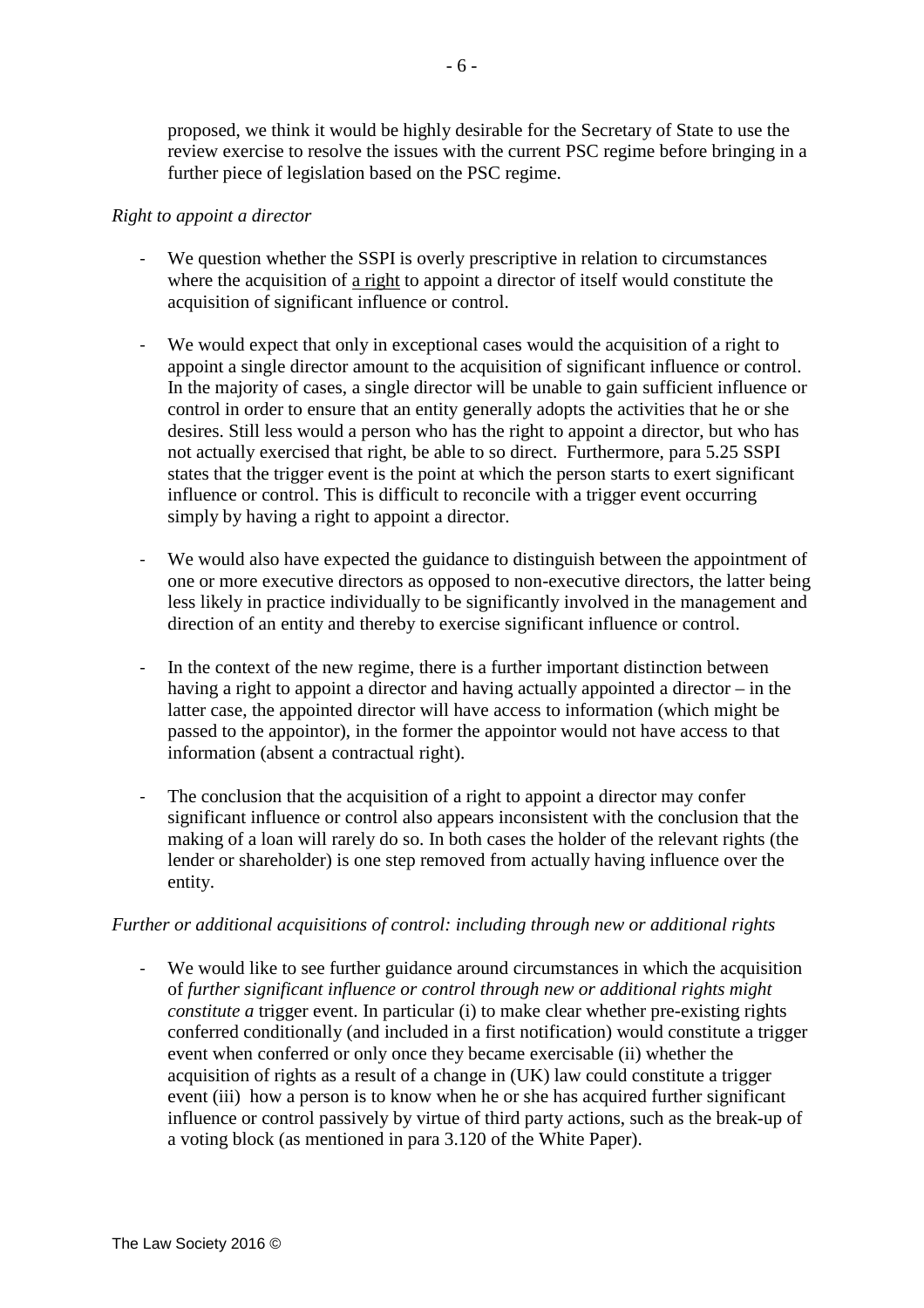- Once a person has over 50% or 75% ownership or control of an entity, presumably it should not, as a general rule, have to be concerned about being called in over acquisitions of further significant influence or control through new or additional rights?

### *Loans:*

- We refer to the comments contained in the response by the City of London Law Society Competition Law Committee and Financial Law Committee with respect to loans and endorse those comments.
- We anticipate that, notwithstanding that the White Paper asserts that the overwhelming majority of loans raise no national security concerns, lenders will be extremely worried by their inclusion within the regime given the potential consequences. This will be of particular concern to syndicated lenders given that the presence of a bank from a "hostile" jurisdiction (either at inception of the loan or through acquisition of a participation in the secondary market) might have consequences for the entire syndicate.
- We note that neither the making of a loan nor default will constitute a trigger event unless the lender actually exercises significant influence or control (para 3.99 CP) at the relevant time. However, even in the absence of significant influence or control at the point of agreement, many lenders will want reassurance that they will be free to enforce security without running the risk of such enforcement being "called in" at a later stage. However, if the provision of the loan itself is not considered a trigger event, it is unclear whether even informal guidance will be available in order to provide that reassurance.
- We believe that it is therefore essential that the statement of policy sets out in greater detail those features of a market standard loan that would not be regarded as conferring significant influence or control: this could be done by reference to market standard agreements such as those produced by the Loan Market Association referencing, for example, information covenants, covenants regarding acquisitions and disposals, incurrence of debt, etc.
- In the context of secured syndicated loans, we would also suggest that the statement of policy states that a syndicate lender who holds a participation which is less than the majority required under the relevant agreement to direct the security trustee as regards enforcement and realisation of security would not be regarded as having significant influence or control in the absence of other relationships. Additionally, a statement to the effect that a syndicate comprising a relevant majority of UK/EEA banks would not be subject to call-in would be helpful (where "relevant majority" referred to the majority required under the syndicate to enforce security and "UK/EEA bank" referred to a UK/EEA incorporated and authorized deposit taker).

A similar approach could be taken for bonds.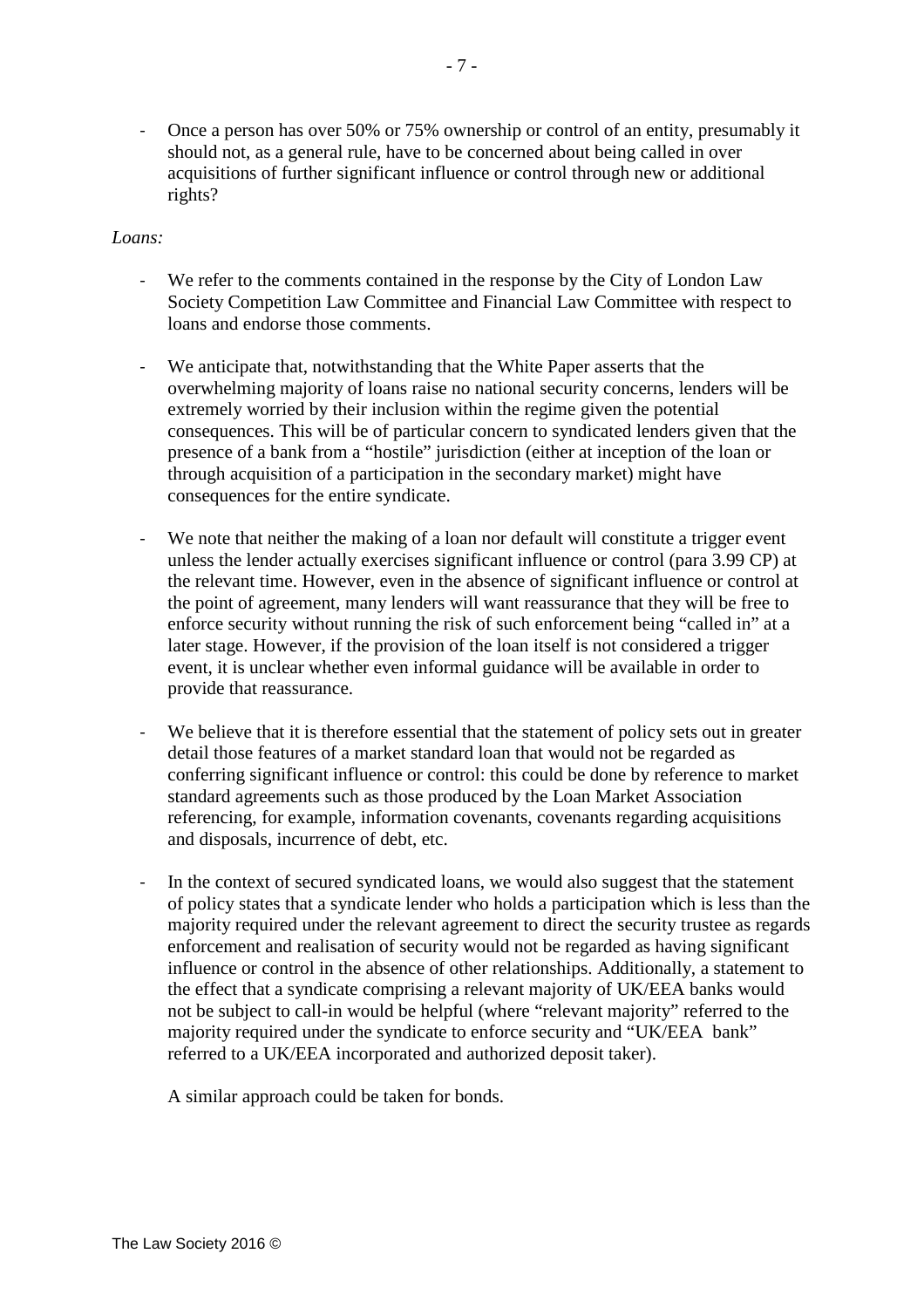#### *Conditional acquisitions:*

We note that it is proposed that, in the context of conditional acquisitions, a trigger event will only occur at the point of acquisition i.e. not at the point of contract. Notification would only be made at a stage where actual acquisition is in progress or contemplation "which is when the condition has been satisfied or is close to being satisfied" (3.109 CP). "Informal dialogue.. may be sufficient to provide the certainty" (3.111 CP).

We have a number of suggestions:

- Although the heading to paras 3.104 3.111 CP refers to "conditional acquisition, such as futures or options", it is not clear from the narrative whether it is proposed to distinguish between the various types of conditional agreements that can arise in practice. These would cover:
	- o acquisitions of an entity which are conditional albeit that the parties will expect those conditions to be satisfied in a matter of weeks or months (eg customary form sale and purchase agreements where completion is subject to anti-trust or other regulatory clearances or waivers of change of control provisions in the target's contractual arrangements). We would anticipate that, in such cases, informal guidance could be obtained in anticipation of entering into the agreement and notification made at the time of execution of the agreement rather than at the time the conditions are about to be satisfied.

Unless notification can be made at the time of entering into such an agreement, there is a danger of circularity in satisfying such conditions. For example, other antitrust or regulatory authorities (particularly those outside of the UK) may be unwilling to clear a transaction that remains subject to UK national security review. Similarly, contractual counterparties may be unwilling to waive a change of control provision in circumstances where the acquirer is yet to be approved from a national security perspective. Consequently it will be important that any condition as regards UK national security clearance is capable of satisfaction before other conditions may be satisfied

o Agreements (such as a joint venture or consortium agreement) whereby a party may become bound to buy another party's interest or sell its own interest in the relevant entity to another party depending on the occurrence of an external event such as default under the agreement. Such obligation may arise automatically or at the option of the other party. If the relevant entity is engaged in a business which has implications for national security, it is possible that the entering into of the joint venture or consortium agreement will have been notified at the time of execution. In the context of a two party joint venture, that notification may provide sufficient comfort for the joint venture partners as regards the acquisition of further control by either of them. However, in the context of multi-party consortia (such as are common in larger infrastructure deals) a party holding, for example, an initial 5% shareholding could be required to increase its shareholding.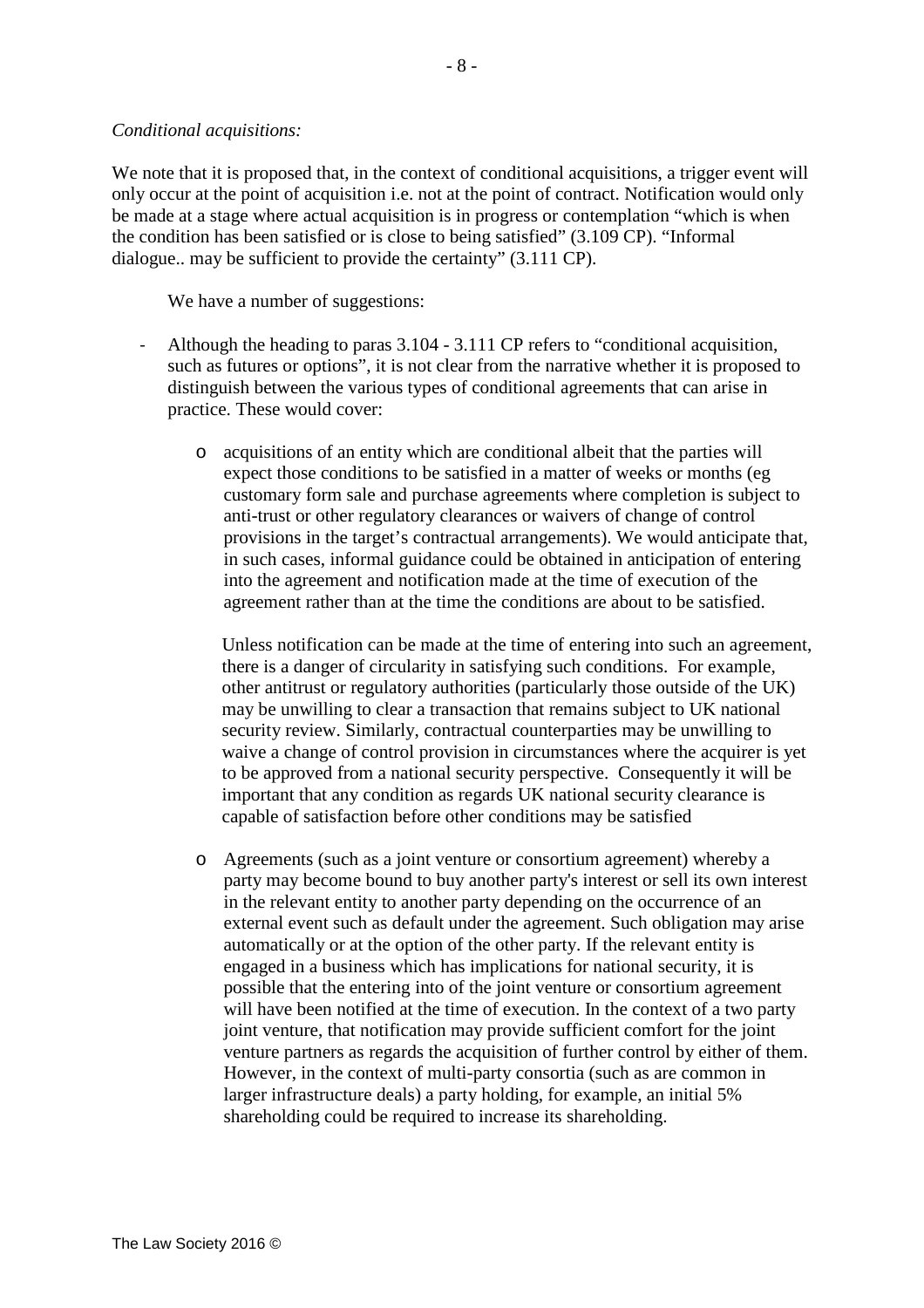- o True option agreements whereby a party grants another party the option to buy or sell an asset at the election of that other party.
- o It would be helpful to understand, in relation to the latter two cases, what sort of comfort might be obtained at the time of entering into the relevant agreement. We suggest that a clearance should be obtainable, noting that the clearance could not cover changes in circumstances arising between agreement and acquisition that might alter the national security assessment. At the least, some form of guidance should be available.
- o Additionally, it would be helpful to understand the treatment proposed for agreements that are in existence at the time that the new regime comes into effect. Will the parties to such agreements be able to seek guidance or notify at that time, or would they be required to await the time at which the condition is satisfied or the option exercised? This will present a problem for many existing joint ventures and other agreements which include terms that might bring about an automatic change of influence or control but do not contemplate any form of conditionality or work to timetables that would accommodate the new regime.
- Many acquisition agreements will include interim (negative) covenants (often referred to as "gap controls") under which the seller agrees not to carry out certain actions with respect to the conduct of the target's business during the period between signing and completion without the buyer's consent, as mentioned in para 5.65 SSPI. We think that the CP indicates that signing a share purchase agreement is not meant to be a trigger event (see para. 3.109 CP), however, it would be helpful if the SSPI contains some guidance on the scope of such covenants consistent with the buyer not obtaining significant influence or control at the time of signing. (Para 5.59 SSPI contains equivalent safe harbours for minority protection rights; see also paragraph 2.10 of the Statutory Guidance on the meaning of "significant influence or control" over companies in the context of the PSC regime that provides that a person would not have significant influence or control (condition 4 control) where the absolute decision rights or veto derive solely from being a prospective purchaser in relation to the company, on a temporary basis, for example pending clearance by the CMA).
- In addition, if a transaction is called in following the signing of a conditional sale and purchase agreement, it would be helpful to have guidance on what "gap" controls would be permissible if a prohibition on closing is in place. This is analogous to "gun jumping" concerns under a number of anti-trust regimes where a range of negative gap controls are permitted.

# *Partnerships*

- It would be helpful if guidance could be given on how partnerships will be treated when determining whether or not a trigger event has occurred. In particular, we would have expected that the limited partners of a limited partnership wherever formed, as passive investors without the right to exercise influence or control over underlying investments, should be granted a "safe harbour" similar to that in the PSC regime (see paragraph 25 of Schedule 1A Companies Act 2006 that provides an exemption for limited partners, and persons above them in their corporate chains, from meeting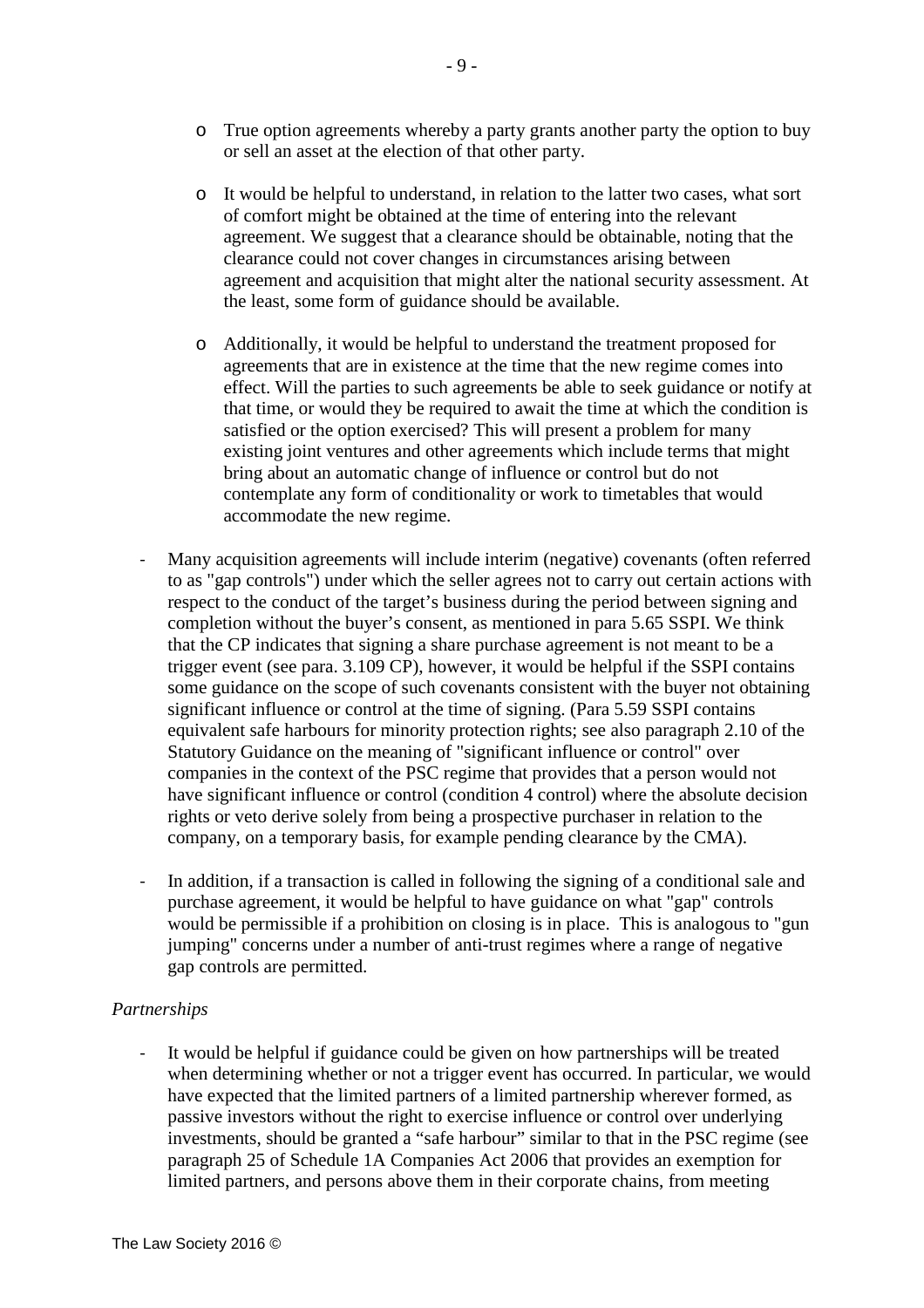conditions 1 to 3 under the PSC regime). Any such safe harbour should make clear that the participation by a limited partner in an advisory committee with the general partner or similar body would not destroy the safe harbour provided that the committee does not have the ability to control investment decisions. We do not believe any such safe harbour would be capable of abuse given the restricted rights of a limited partner.

### *Ownership of assets*

- Some greater specificity is required as regards how ownership of an asset is determined. The legislation would need to address what owning 50% of an asset means in practice as this may mean different things depending on the nature of the asset e.g. real estate; IP rights etc. Is the test intended to refer to legal ownership or beneficial ownership or both? Also, where arrangements are in place which allocate the income derived from an asset in a different proportion from capital, how should ownership be determined?

### *Significant influence or control over an asset*

Para 3.83 CP indicates that a person will generally only gain significant influence or control over an asset if the trigger event involves some acquisition of ownership, although the same paragraph indicates that a mere licence to use an asset is a trigger event if it provides the licensee with the means of using (or manipulating) the asset in question. Para 5.42 SSPI refers to significant influence or control only being acquired over an asset through some form of acquisition over, or investment in, the asset or an entity that owns an asset whereas para 5.44 SSPI indicates that rights to use an asset may amount to significant influence or control. Some greater clarity over the question whether the "acquisition of ownership" requirement is a general requirement would be helpful. This will be particularly important given the potential breadth of the extra-territorial reach of the proposed regime where UK concepts of ownership may not be readily applied in a local law context.

# **Chapter 4 – statement of policy intent**

# *Q What are your views about the proposed role of a statement of policy intent?*

### Response

- We think that a distinction may be drawn between certain sections when defining its function. As regards the meaning of significant influence or control, we suggest that a similar approach to that in para 24(2) of Schedule 1A Companies Act could be taken ie regard *must* be had to the guidance in interpreting the meaning of significant influence or control. By contrast, some of the SSPI is concerned with matters that the Senior Minister (as a matter of policy) must have regard to when exercising the call-in power. For that reason it may be better to separate out the guidance on the meaning of significant influence or control into a separate document.

*Q What are your views about the content of the draft statement of policy intent?*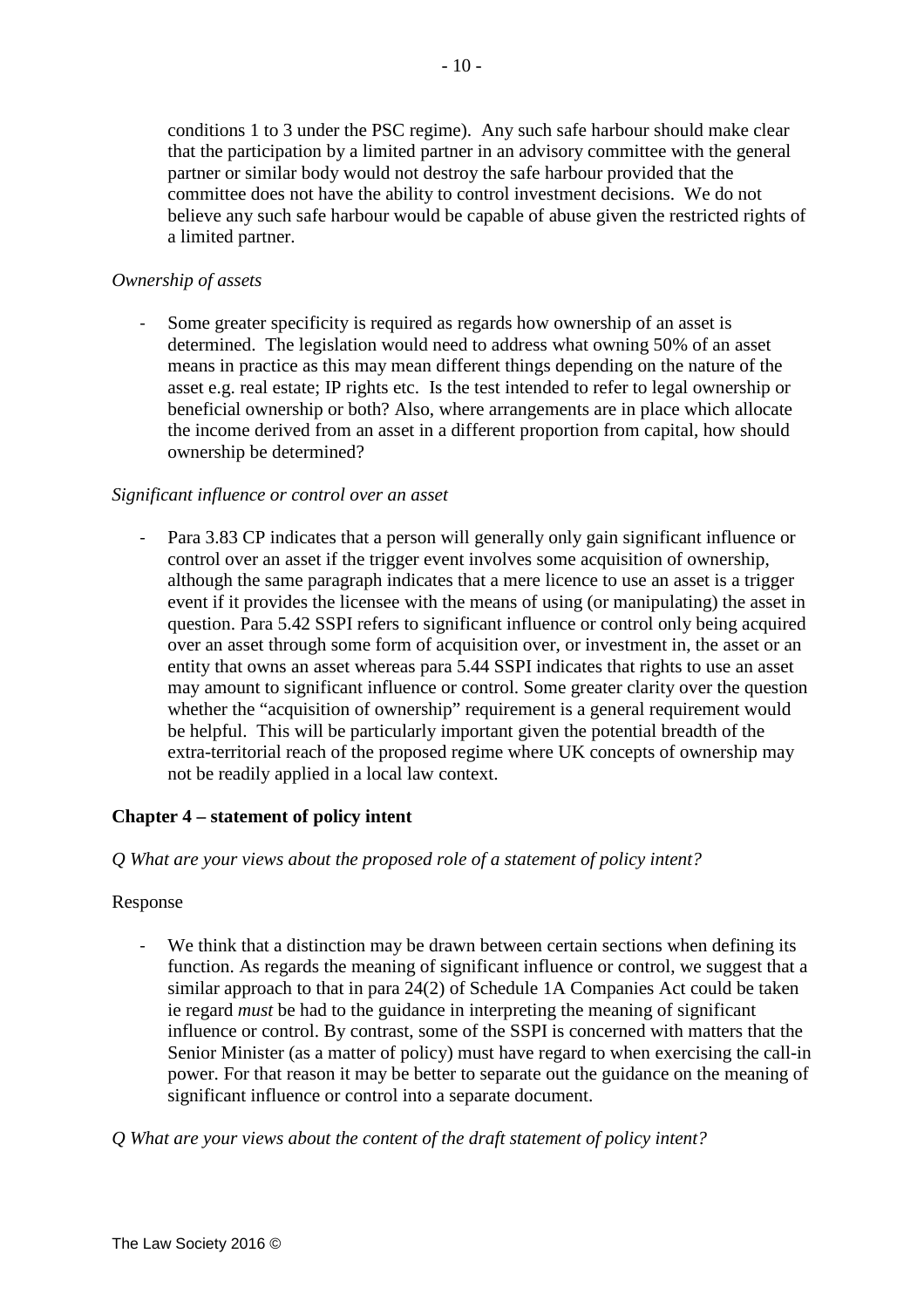- We welcome the SSPI. However, as discussed above, in order for the SSPI to be of real value, we believe that it should provide greater clarity in particular with regard to the meaning of "significant influence or control" as well as safe harbours for certain types of relationships.
- We question whether a review only once every five years is sufficient for the statement to remain useful and relevant (para 4.25 CP). If, as proposed, only trigger events that are called in will be made public, there will be a large number of transactions where the initial assessment results in clearance, but the reasons for that will not be known to the market. Regular updates to the SSPI (or via an alternative means of publishing guidance) would be helpful in guiding the market on the approach that the Government is taking.
- We think the SSPI could more clearly state that for a transaction to be considered a threat to national security, all three risks (acquirer risk, trigger event risk and target risk) must be present. Such a statement could help provide greater reassurance that the regime is not intended to capture all transactions relating to entities or assets with some connection to UK national security.

# **Chapter 5 – how the Government will screen notifications**

*Q Does the proposed notification process provide sufficient predictability and transparency? If not what changes to the proposed regime would deliver this?*

The regime will require a sophisticated apparatus that is sufficiently resourced to screen transactions and to provide guidance. We are concerned that the Government underestimates the number of transactions that will be the subject of notifications or requests for guidance, especially in the early stages of the regime. Greater assurance on the process and timeline for informal guidance, and the comfort that it may give, would be helpful. As mentioned above, we think that consideration should be given as to how the market might be informed at regular intervals of the Government's approach to application of the regime as practice develops.

# **Chapter 6 – the call-in power**

*Q What are your views about the proposed legal test for the exercise of the call-in power? Does it provide sufficient clarity about how it would operate?*

### Response:

- The call-in power is proposed to be exercisable where the Government:
	- o Has reasonable grounds for suspecting that it is *or may be the case* that a trigger event has taken place or is in progress or contemplation; and
	- o Has a reasonable suspicion that, due to the nature of the entity or asset concerned, the trigger event *may give rise* to a risk to national security.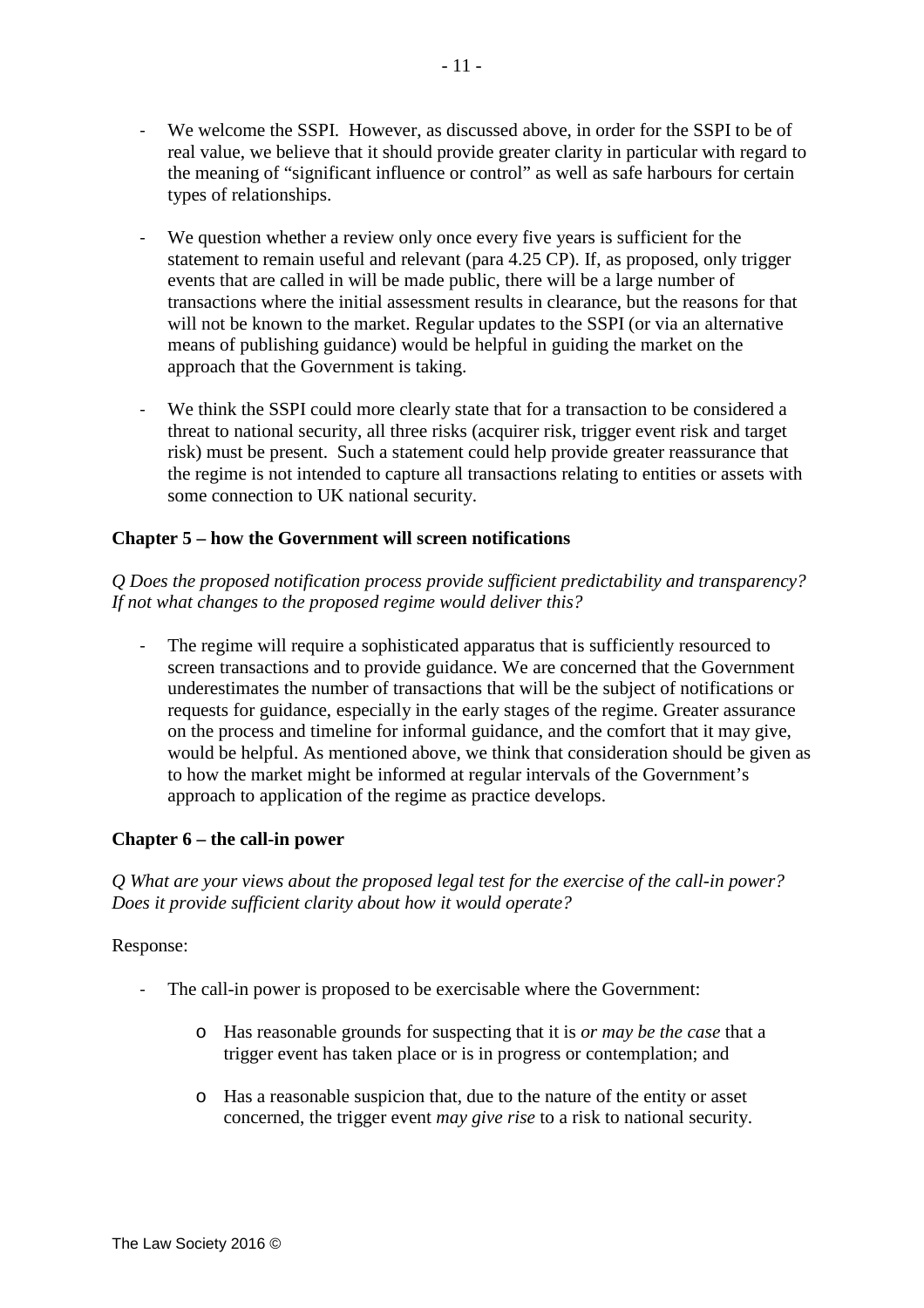- We are concerned that the above is lacking in clarity and sets the threshold for exercise of the call-in power at too low a level.
- Greater clarity should be provided over the evidential threshold to be applied when considering whether a transaction "may" be in-scope – does this mean on the balance of probabilities or some lesser threshold? The word 'may' suggests to us that a mere possibility of a trigger event having occurred or a risk to national security arising is sufficient.
- More fundamentally, we question whether it is desirable to couple reasonable grounds/suspicion with a test which only requires a mere possibility of a trigger event having taken place or a risk to national security. That seems to provide little reassurance that the power will only be exercised where there is a real threat to national security.
- Therefore, we think that a more appropriate formulation providing greater clarity without undermining the power would be for the exercise of the power to be based on reasonable 'belief' rather than 'suspicion' or, if suspicion is retained as the relevant test, for the possibility of a trigger event having taken place or a risk to national security having arisen to be expressed as more than a mere possibility.

# *Q : Views on the six month period and ability to act retrospectively (6.32).*

# Response:

- Whilst we acknowledge that the six month period is not unreasonable, we would question why it needs to be longer than the four month period currently provided for under the existing UK public interest regime. Regardless of what period is adopted, we would also highlight that, in the case of some trigger events (eg foreign state acquiring significant influence or control over an entity through the coercion of an individual), the time at which the trigger event occurs will be highly uncertain.

# **Chapter 7– calling in a trigger event and the subsequent assessment process**

### *Q What are your views about the proposed process for how trigger events, once called in, will be assessed?*

# Response:

- Generally, we think that the time scale of 30 working days, extendable by up to 45 working days, is reasonable. We note that the Government reserves the power to extend via a "Voluntary Period". We think that there should be a time limit on such a "Voluntary Period". We are also concerned by the ability to "pause the clock" as mentioned in para 7.37 CP where a third party has failed to provide information. We are concerned that if such extensions became the norm rather than the exception, the timetable would then become meaningless.

# *Views on merits of there being a prescribed maximum period for responding to an information request (7.36)*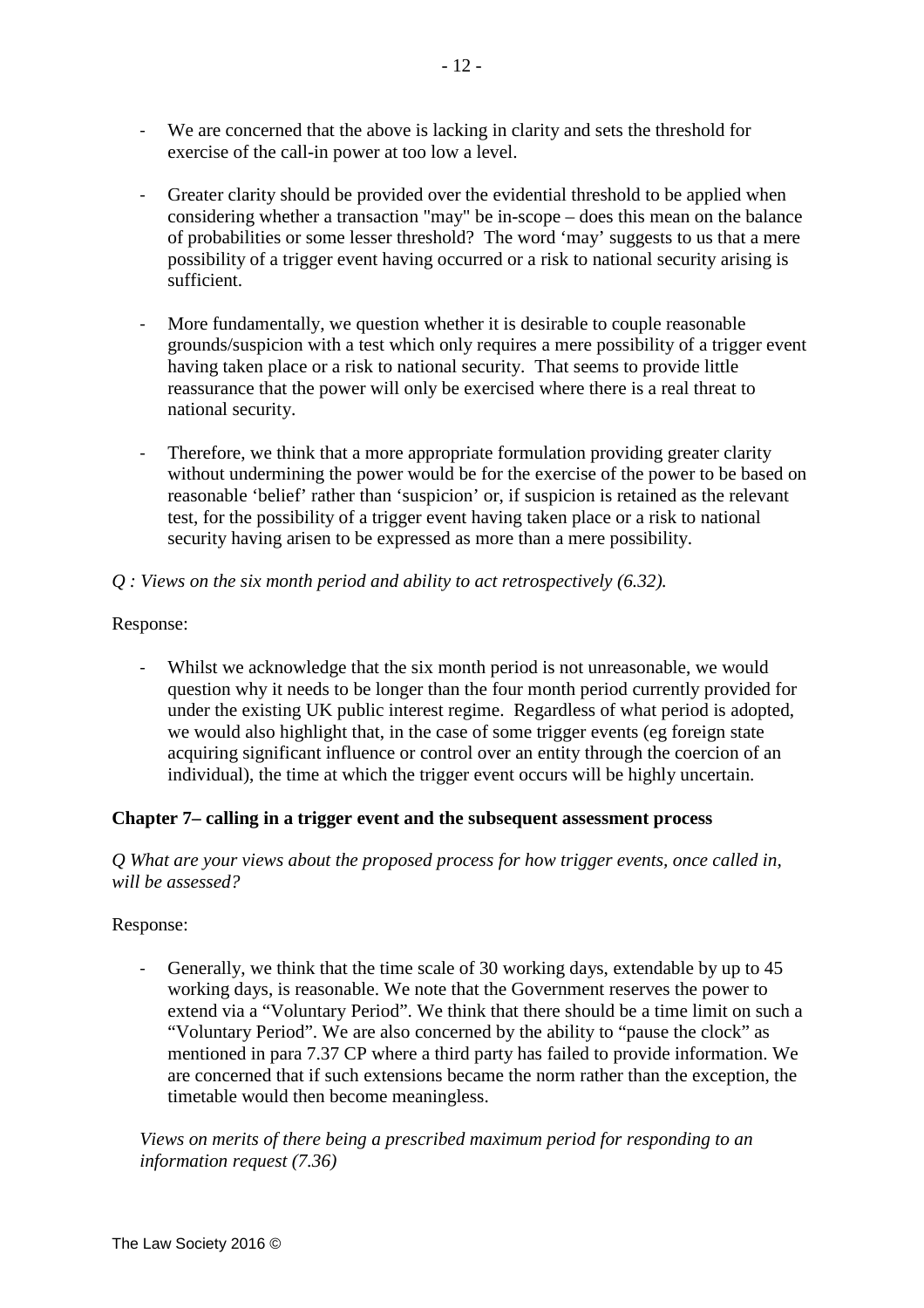We agree with the adoption of a flexible approach in setting time limits according to the nature of the information sought. We do have a concern that information sought from persons who are not parties to the transaction in question is provided promptly so as not to hold up the transaction and that, as a consequence, there should be a hard deadline for this except in exceptional circumstances.

### *Should Government only publish when assessment concluded (7.44)*

We agree with the approach of publishing at the point that a trigger event is called in. However, we think that the parties should be given the opportunity to withdraw the application if the initial assessment leads to a decision to call in, in which case no public announcement would be made. The ability to withdraw and resubmit would also give parties an opportunity to amend a transaction to meet any concerns that had been identified during the screening period and which were capable of being remedied via such amendments. We have a real concern that if an investor is publicly identified as a party to an arrangement which is the subject of a potential acquirer risk on one transaction, then that investor may well be perceived by other market operators and/or the media as liable to give rise to such risks in all future transactions involving some degree of target risk. The statement in para 4.10 SSPI (i.e. that the fact that the Senior Minister has exercised call-in powers in relation to a certain acquirer should not be taken as a judgement that the acquirer is hostile) would not alter this fact. This risk of adverse publicity will be of very significant concern to a number of current major overseas investors in UK infrastructure projects.

*Views on five day delay to announcement once a trigger event is called in (7.47)*

- We agree that there is merit in having some flexibility as regards when a decision to call in is made public.

### **Chapter 8 – remedies available to protect national security**

*Q Views about the proposed remedies available to the Senior Minister in order to protect national security risks raised by a trigger event.*

- The scope of a "full unwind" is unclear, particularly as the regime contemplates that conditions can be imposed on any party e.g. buyer and seller. Without clarification, a "full unwind" could, for example, require the return by the seller of consideration paid and shares/assets transferred back by the buyer to the seller. However, the rights of third parties may have been affected i.e. the consideration may have been required to be paid by the seller to a bank in repayment of a loan or may have been distributed by the seller to its shareholders or committed for some other purpose and/or the shares/assets which are the subject of the transaction may have been charged by the buyer to a lender. In addition, a full unwind is likely to be an unduly onerous burden on the seller. The seller may not be in a position to take back and support the business or asset in question either financially or operationally because it no longer has the expertise or commercial infrastructure to run the business or asset in question.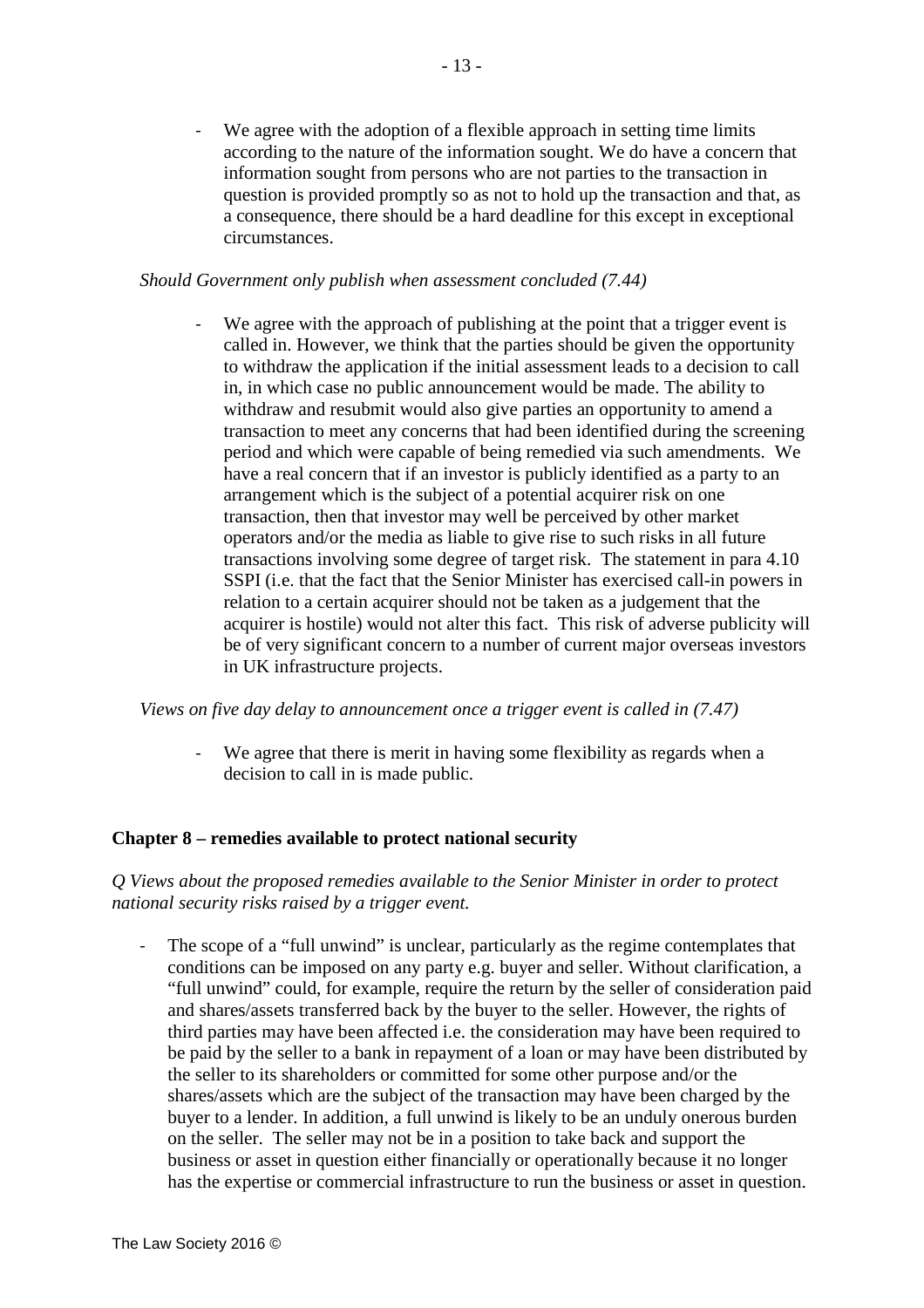We therefore consider that as with the merger control regime (a) once a transaction has been completed remedies should not be exercisable against a seller and (b) that, where no other remedy is adequate, a "full unwind" would involve an approach similar to that taken under the Enterprise Act i.e. that an entity or assets acquired must be held separate by the buyer and sold to an approved third party.

- We question the complete exclusion of remedies being sought/undertakings being taken during the screening period in order to avoid a transaction being called in. We believe that it would afford the regime greater flexibility in appropriate cases to allow undertakings to be accepted at the end of an initial screening so as to avoid the time and expense, as well as the adverse inferences that may be drawn, of calling in a transaction.
- Where the Government approves a trigger event but wants to have prior notice ahead of a party acquiring a specific further means of control, more clarity needs to be given over what needs to be notified given the potential for criminal or civil sanctions for any breach of this requirement.

*Q Views about the proposed powers within the regime for the Senior Minister to gather information to inform a decision whether to call in a trigger event, to inform their national security assessment and to monitor compliance with remedies.*

- *Views on appropriateness of Senior Minister being granted power to impose a condition allowing them to unwind a trigger event (without time limit) (8.58) (8.60)*

We do not object to this provided that the condition is clear and drafted objectively. It would be helpful if some sort of warning procedure could be incorporated into the process to the extent that a breach of condition was remediable.

### **Chapter 9 – sanctions for non-compliance**

### *Q What are your views about the proposed range of sanctions that would be available in order to protect national security?*

- o We do not think that criminal sanctions are appropriate for this regime other than in the case of very clear and objectively assessed breaches of a specific order imposed by Government or by the Courts. In addition, how will the enforcement of criminal sanctions work against non-UK individuals and entities?
- o If a director can be disqualified if he ought to have known in his official capacity but failed to take action to prevent the breach (see para 9.23 CP), the legislation should clearly set out what standard is to apply to determine whether a director ought to have known something. For example, should the director be treated as having the general knowledge, skill and experience actually possessed by the director and that which should have been possessed by a person in his position. Equally, is the reference to "official capacity" intended to denote a distinction between directors performing different roles? If so, this needs to be clearer.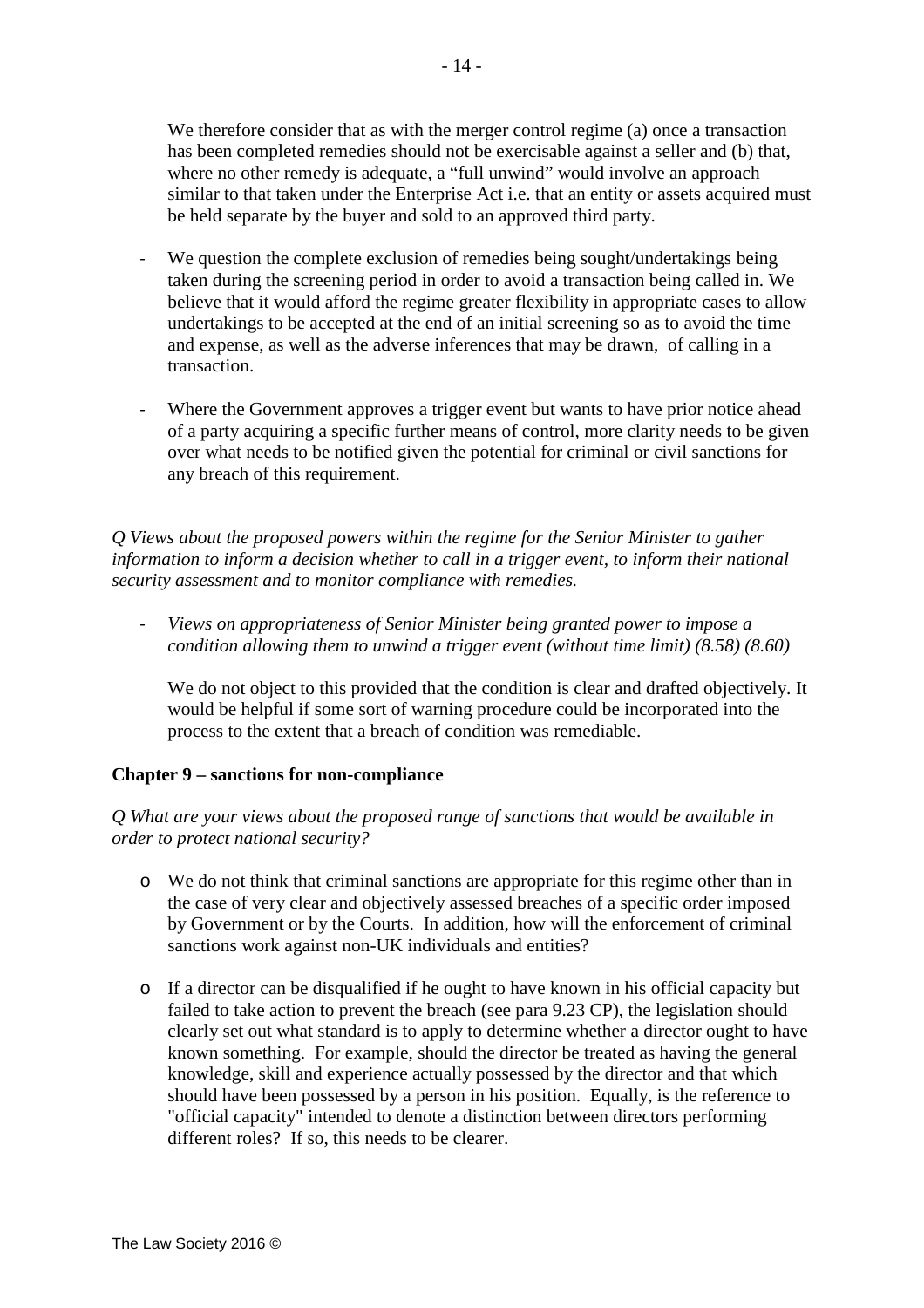### **Chapter 10 – Judicial Oversight**

*Q What are your views about the proposed means of ensuring judicial oversight of the new regime?*

- Whilst we are generally supportive of the proposed judicial oversight regime, we do think there should be scope for an appeal against a decision of the High Court in a manner consistent with other judicial review processes.

### **Chapter 11 – interaction with other regimes**

*Q What are your views about the proposed manner in which the new regime will interact with the UK competition regime, EU legislation and other statutory processes?*

#### Takeover Code

- The new regime will be highly relevant to those undertaking public M&A transactions in the UK which are governed by the Takeover Code:
	- o Bidders and targets will wish to seek informal guidance as to whether or not a transaction might be of interest to Government and thus whether an offer should be conditional upon clearance. Informal guidance would be sought prior to the announcement of a transaction and, if the parties conclude that a notification should be made, they will wish to submit that notification upon announcement of the transaction. They will therefore wish to engage confidentially with officials prior to announcement and to agree the form of notification in advance.
	- o The Takeover Code requires bidders and targets to adhere to a prescribed timetable which requires the conditions to an offer to be satisfied within certain time-limits. Therefore, parties to a takeover offer which is conditional on clearance under the new regime will want to ensure that the process runs in accordance with the statutory timetable (see our concerns with respect to "pausing the clock" above).
- It needs to be clarified whether the new national security regime will be afforded the same special status under the Takeover Code that is currently reserved for Phase 2 CMA references and Phase 2 EC proceedings (as compared to other regulatory approvals) under Rules 12, 13 and 31.6 of the Takeover Code. For example, under Rule 13, a bidder seeking to invoke a Phase 2 CMA or EC condition is not required to satisfy the Panel that the circumstances giving rise to the right to invoke are of material significance to the bidder in the context of the bid, whereas this materiality test renders most other bid conditions unenforceable in almost all situations. Similarly, the restrictions on subjective conditions in Rule 13.1 are disapplied for Phase 2 CMA or EC conditions.
- A related question is whether the Takeover Code will impose an obligation on bidders to include a term that their bid will lapse if "called-in" by the Government under this regime prior to the bid being declared unconditional as to acceptances (in the case of a